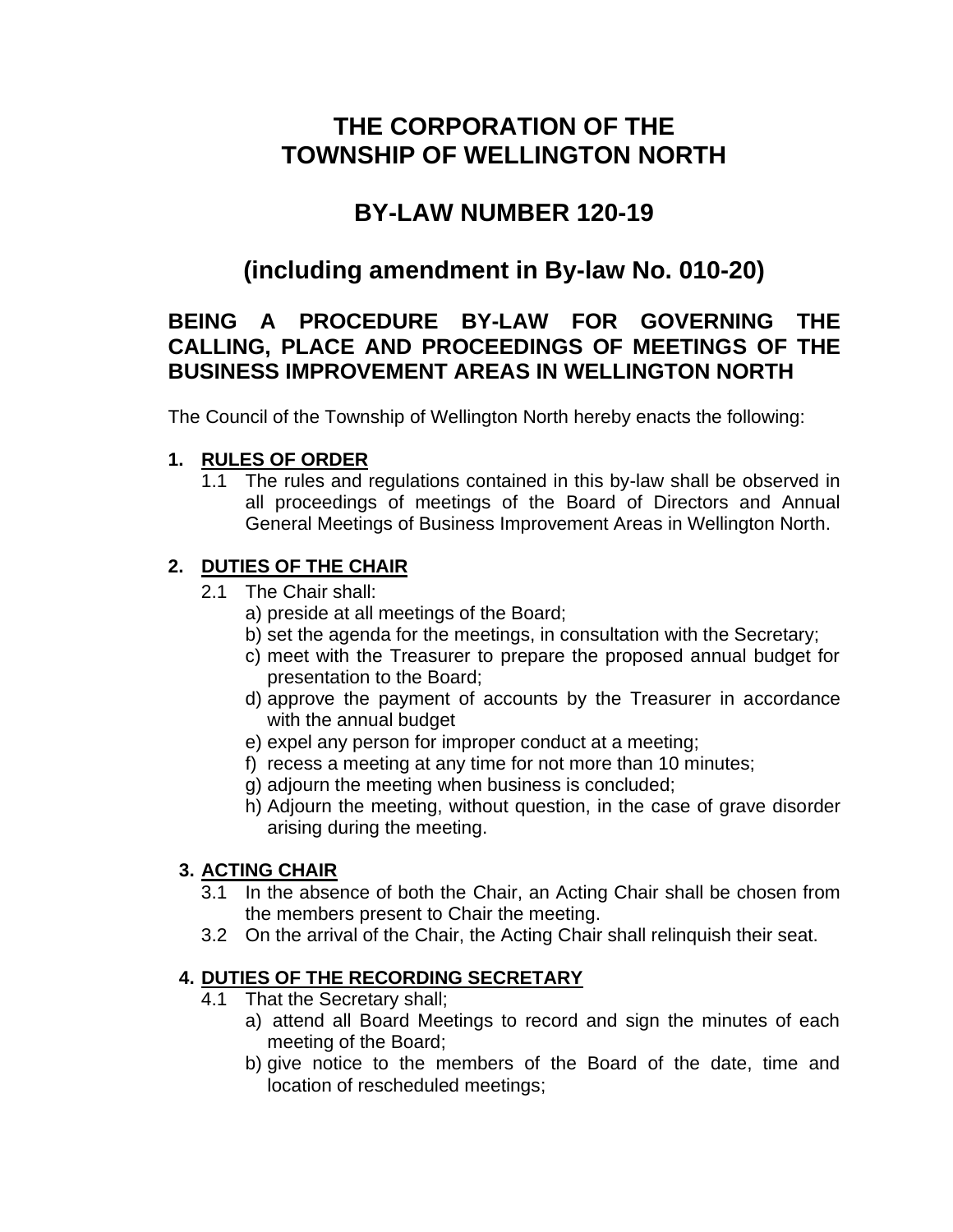- c) report all changes in Board membership to the Clerk;
- d) provide copies of all minutes to the Clerk within 30 days after the meeting;
- e) forward an annual budget to the Clerk for consideration and approval of Council;
- f) on an annual basis forward all minutes, papers, records and documents belonging to the Board to the Clerk for keeping, in accordance with the Township Records Management By-law.

#### **5. QUORUM**

- 5.1 A quorum for conducting any meeting of the Board shall consist of a majority of Directors.
- 5.2 Unless there is a Quorum present within fifteen (15) minutes after the time appointed for a meeting, the council or committee shall adjourn until the next meeting date.
- 5.3 The Secretary shall record the names of the members present at the time of adjournment.

#### **6. OPEN AND CLOSED MEETINGS**

- 6.1 All meetings or part of a meeting shall be open to the public.
- 6.2 A meeting may be closed to the public if unless closed meeting the subject matter being considered is:
	- (a) the security of the property of the municipality or local board;
	- (b) personal matters about an identifiable individual, including municipal or local board employees;
	- (c) a proposed or pending acquisition or disposition of land by the municipality or local board;
	- (d) labour relations or employee negotiations;
	- (e) litigation or potential litigation, including matters before administrative tribunals, affecting the municipality or local board;
	- (f) advice that is subject to solicitor-client privilege, including communications necessary for that purpose;
	- (g) a matter in respect of which a council, board, committee or other body may hold a closed meeting under another Act
	- (h) information explicitly supplied in confidence to the municipality or local board by Canada, a province or territory or a Crown agency of any of them;
	- (i) a trade secret or scientific, technical, commercial, financial or labour relations information, supplied in confidence to the municipality or local board, which, if disclosed, could reasonably be expected to prejudice significantly the competitive position or interfere significantly with the contractual or other negotiations of a person, group of persons, or organization;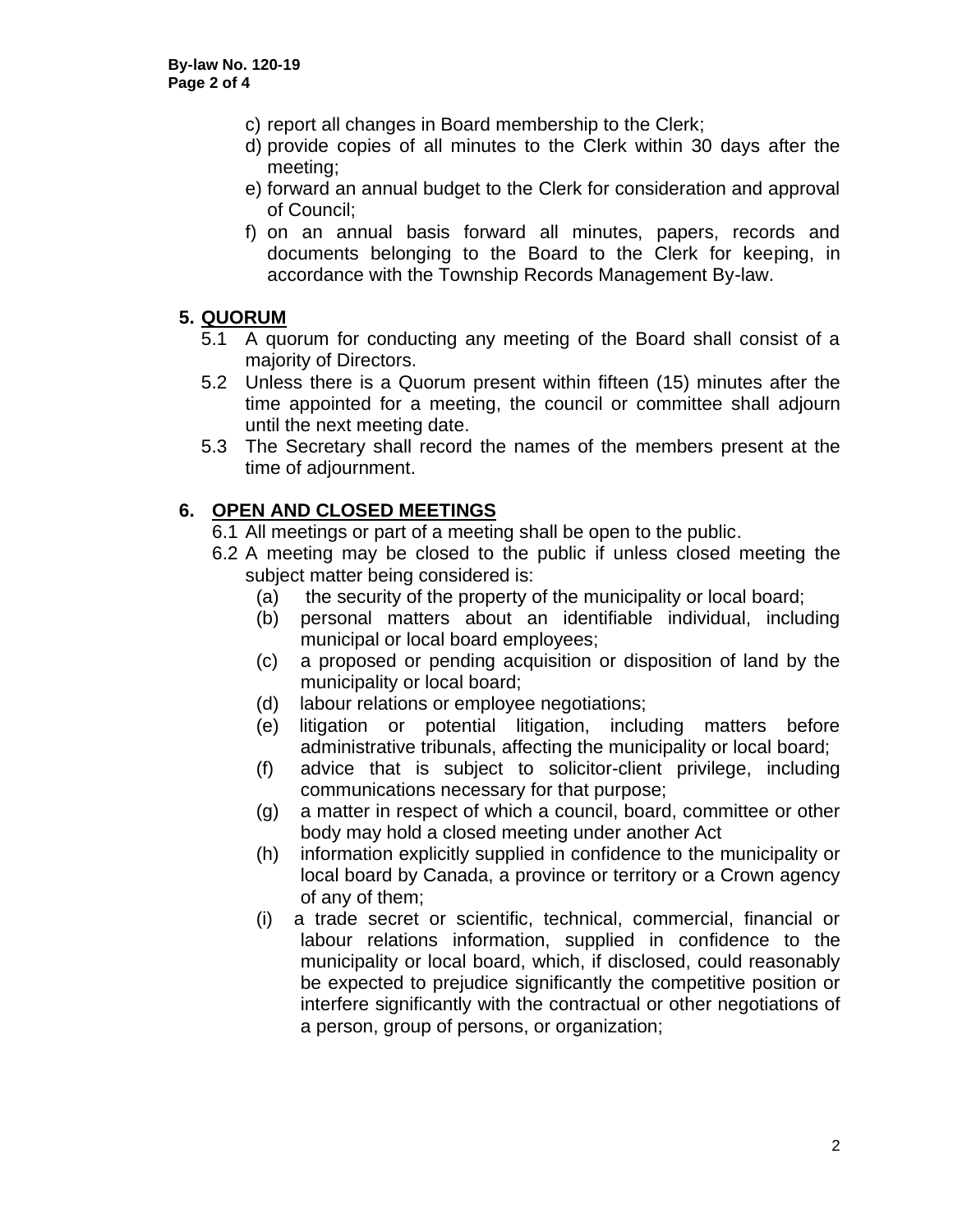- (j) a trade secret or scientific, technical, commercial or financial information that belongs to the municipality or local board and has monetary value or potential monetary value; or
- (k) a position, plan, procedure, criteria or instruction to be applied to any negotiations carried on or to be carried on by or on behalf of the municipality or local board.
- (l) If the meeting is held for the purpose of educating or training the members AND at the meeting, no member discusses or otherwise deals with any matter in a way that materially advances the business or decision-making of the council, local board or committee
- 6.3 A meeting shall be closed to the public if the matter being considered is:
	- a) a request under the *Municipal Freedom of Information and Protection of Privacy Act*, if the council, board, commission or other body is the head of an institution for the purposes of that Act; or
	- b) an ongoing investigation respecting the municipality, a local board or a municipally-controlled corporation by the Ombudsman appointed under the *Ombudsman Act*, an Ombudsman or investigator referred to in the Act.
- 6.4 Voting is not permitted in a closed meeting, unless the vote is for a procedural matter or for giving directions or instructions to officers, employees or persons retained by or under contract with the municipality.
- 6.5 A resolution shall be passed in open session stating the general nature of the matter to be considered at the closed session.
- 6.6 A resolution shall be passed to adjourn the closed session.
- 6.7 In the event discussion in closed session concludes prior to the open session, the Board shall rise from closed and adopt a motion to recess and reconvene at the beginning of the regularly scheduled open meeting.

## **7. MOTIONS**

- 7.1 All motions shall be moved and seconded before being debated and called for the vote by the Chair.
- 7.2 Only one motion may be on the floor at any given time.
- 7.3 Once a motion is on the floor, it shall not be withdrawn prior to voting without the consent of the majority of the members.